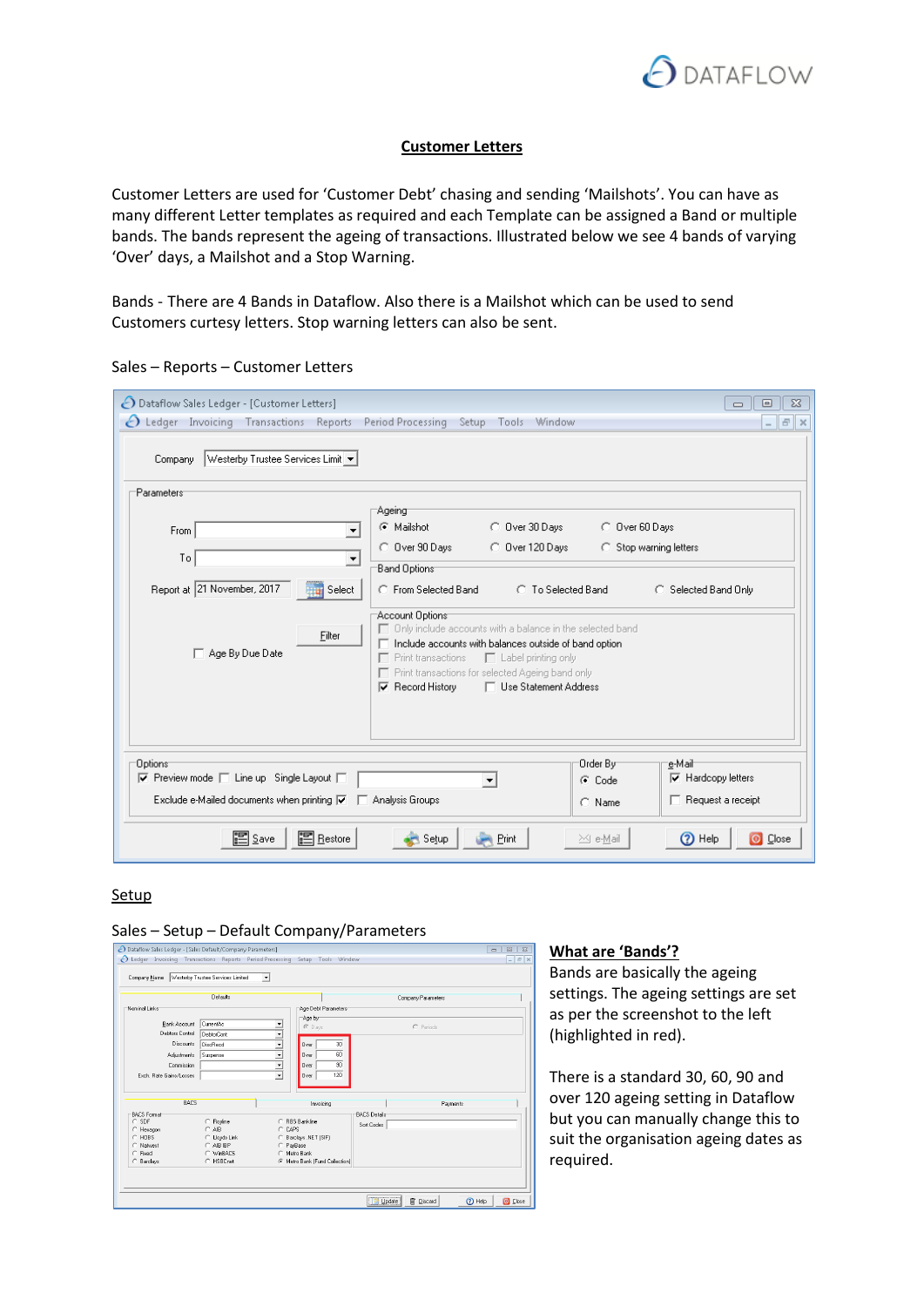

## **Setting Bands against Letter Templates**

|  |  | Sales - Setup - Document Design |
|--|--|---------------------------------|
|--|--|---------------------------------|

| ◯ Dataflow Sales Ledger - [Sales Document Design]                                                                                                               |                                                                                                                                                                                                                                |                             |           | $\Sigma$<br>回<br>$\qquad \qquad \Box$                                |
|-----------------------------------------------------------------------------------------------------------------------------------------------------------------|--------------------------------------------------------------------------------------------------------------------------------------------------------------------------------------------------------------------------------|-----------------------------|-----------|----------------------------------------------------------------------|
| △ Ledger Invoicing Transactions Reports Period Processing                                                                                                       |                                                                                                                                                                                                                                | Setup Tools Window          |           | $E \times$<br>$\overline{a}$                                         |
| Documents                                                                                                                                                       |                                                                                                                                                                                                                                |                             | e-Mail    |                                                                      |
| Document Typest<br>C Invoices<br>C_Statements<br>C Letters                                                                                                      | Description<br>60 Day Letter SCH<br>60 Day Letter ED<br>90 Day Letter BD<br>90 Day Letter ED<br>90 Day Letter SCH<br>60 Day Letter SJH<br>30 Day Letter BD<br>Insufficient shortly BD<br>30 Day Letter SCH<br>30 Dau Letter ED | Type R_DSNAME<br>System     |           | <b>En Copy</b>                                                       |
| Details:<br>Description 60 Day Letter SCH<br>Show Labels $\overline{\mathbf{v}}$<br>Show Lines $ \overline{\mathbf{v}} $<br>Show Images $\overline{\mathbf{v}}$ | Document Sur-Types<br><b>▽</b> Generic<br>$\overline{\phantom{a}}$ Band 1<br>$-$ Band 2<br>$\top$ Band 3<br>$^-$ Band 4<br><b>Killedonk</b>                                                                                    |                             | Ξ         | <sup>2</sup> Modify<br><b>B</b> Remove<br>Update<br><b>m</b> Discard |
|                                                                                                                                                                 |                                                                                                                                                                                                                                | 图 Revert<br><b>N</b> Design | ℗<br>Help | O Close                                                              |

Tick '**Letters**' as indicated above to Add, Modify or Remove Letter Templates.

Also highlighted above are the 'Bands' assigned to the Letter Templates. If you have a standard 30, 60, 90 and 120 day ageing system in place then Band 1 will be for Invoices over 30 days and Band 2 will be assigned to a Letter Template used for sending out letters for invoices exceeding 60 days and so on.